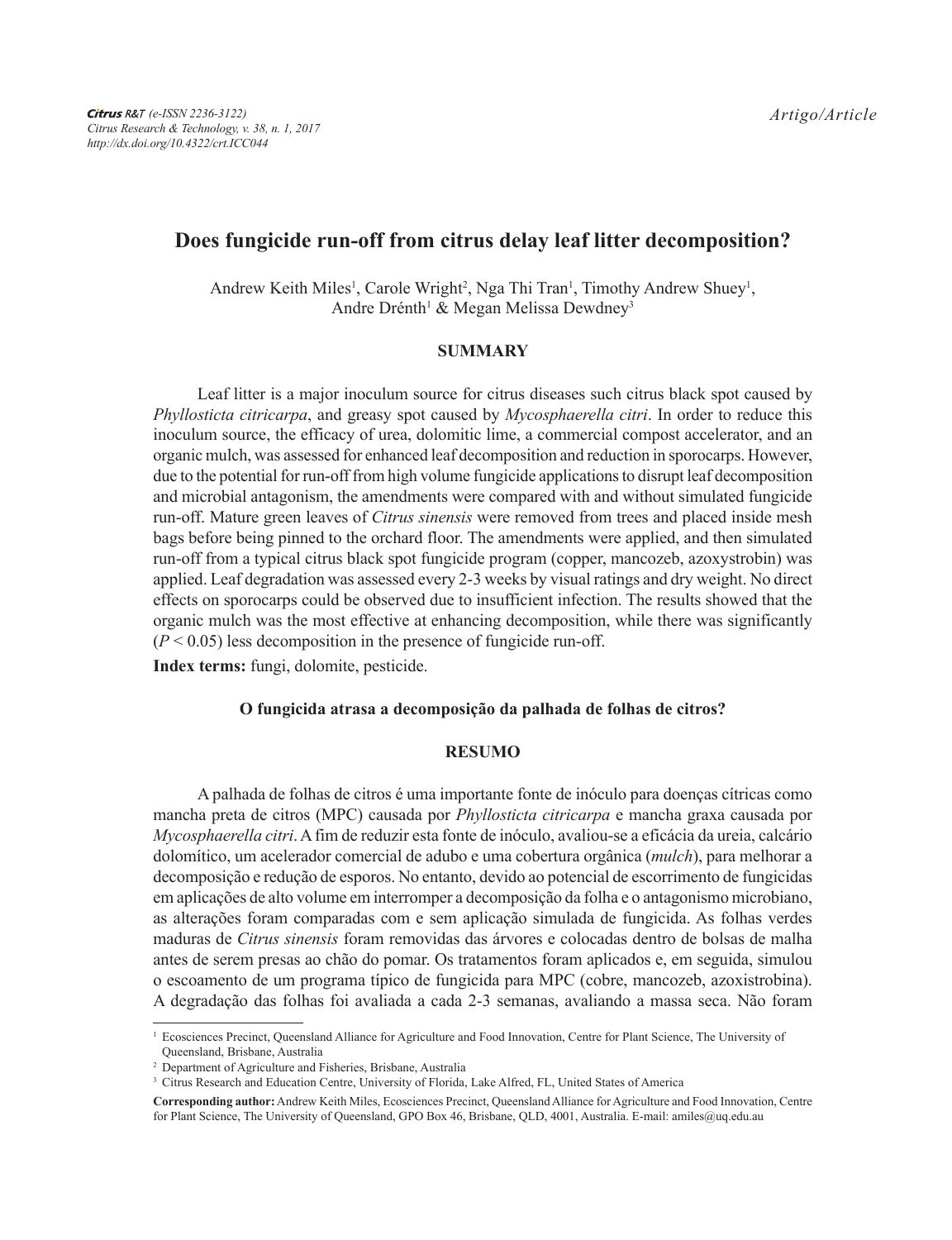observados efeitos diretos sobre os esporos devido à insuficiência da infecção. Os resultados mostraram que o *mulch* orgânico foi o mais efetivo para melhorar a decomposição, havendo diminuição significativa (P <0,05) na presença de escorrimento de fungicida.

**Termos de indexação:** fungos, calcário dolomítico, pesticidas.

#### **INTRODUCTION**

Citrus leaf litter in orchards is a source of inoculum for several fungal diseases including citrus black spot caused by *Phyllosticta* (*Guignardia*) *citricarpa* (McAlpine) Van derAa (McAlpine, 1899; Kiely, 1948; Van der Aa, 1973) and greasy spot caused by *Mycosphaerella citri* (Whiteside) (Whiteside, 1970). Leaf litter is also an inoculum source for diseases in other tree crops; one particularly well studied example being apple scab caused by *Venturia inaequalis* (Cooke) G. Winter (Gadoury et al., 1984). For all these examples, ascospores of the pathogen are released from leaf litter and are a source of airborne inoculum (Kiely, 1948; Whiteside, 1970; Gadoury et al., 1984). For this reason, various forms of leaf litter management have been investigated for their potential to reduce inoculum, and hence, reduce disease. The application of grass mulch over the orchard floor has been demonstrated to reduce the incidence of citrus black spot in South Africa (Schutte & Kotze, 1997). Mechanical forms of leaf litter management such as shredding have been shown to be effective in reducing *V. inaequalis* inoculum and apple scab incidence in apple orchards (Holb, 2007; Sutton et al., 2000). However, as applying mulch or shredding leaves can require additional equipment and labour costs, orchard operators often express interest in leaf litter management approaches that utilise existing equipment such as herbicide boom sprayers or fertiliser spreaders. Promising amendments complementing this desire include urea, CaCO<sub>3</sub> and dolomitic lime forms, and commercial compost accelerators (Rodrigues et al., 2016).

In general, the aim of amendments such as urea, dolomitic lime, and compost accelerators is to promote microbial activity leading to increased leaf decomposition and/or antagonise the pathogens directly (Crosse et al., 1968; Green et al., 2006; Condron et al., 1993; Bengtsson et al., 2006). The application of these amendments to manage leaf litter inoculum sources has been evaluated in a number of studies in tree crops with promising results for reducing inoculum (Sutton et al., 2000; Mondal & Timmer, 2003; Mondal et al., 2007; Bellotte et al., 2009; Spotts et al., 1997), but in some cases significant improvements in disease control were not observed (Von Diest et al., 2016).

However, it has been shown that the fungicides used to control diseases in apples, for example, can have negative impacts on non-target microbial populations in leaves and leaf litter (Walter et al., 2007; Andrews & Kenerley, 1979). Rates of leaf decomposition can therefore be reduced as a result of these altered microbial communities (Duarte et al., 2008; Rasmussen et al., 2012). In citrus orchards, fungicides are routinely used for the control of diseases such as citrus black spot (CBS) and greasy spot. Consequently, attempts to stimulate leaf decomposition through enhanced microbial activity in response to amendments such as urea may be counteracted by fungicide run-off from trees.

In some citrus production areas in Australia and South Africa, fungicide run-off is significant due to the adoption of high fungicide application volumes  $($ >7,000 L/ha) that exceed the theoretical canopy retention volume of mature citrus of 2,300 L/ha (Beattie et al., 1989; Chapman et al., 1981; Cunningham & Harden, 1998a, 1998b; Van Zyl et al., 2013; Fourie et al., 2009). As fungicide programs for the control of citrus black spot, for example, typically incorporate monthly fungicide applications during the first 20-24 weeks of fruit development (Baldassari et al., 2006; Kotze, 1981; Wager, 1952; Miles et al., 2004; Agostini et al., 2006; Schutte et al., 2003), it is highly likely that citrus leaf litter under these circumstances is readily exposed to the fungicides being applied. Three of the most commonly used fungicides in citrus disease management are various copper-based formulations, dithiocarbamates and strobilurins (Schutte et al., 2003, 2012; Miles et al., 2004, 2005; Makowski et al., 2014). As these fungicides have efficacy against a wide range of fungal genera (Hewitt, 1998), off-target effects from run-off of these fungicides on microbial communities in leaf litter are a concern.

Leaf litter management in citrus orchards is considered a cultural practice which may improve the control of diseases such as citrus black spot. However, consideration needs to be given to the potential for other orchard practices, such as high volume fungicide application, to disrupt leaf litter management strategies. In this study we aim to investigate: 1) the efficacy of leaf litter amendments for enhancing leaf litter decomposition in citrus orchards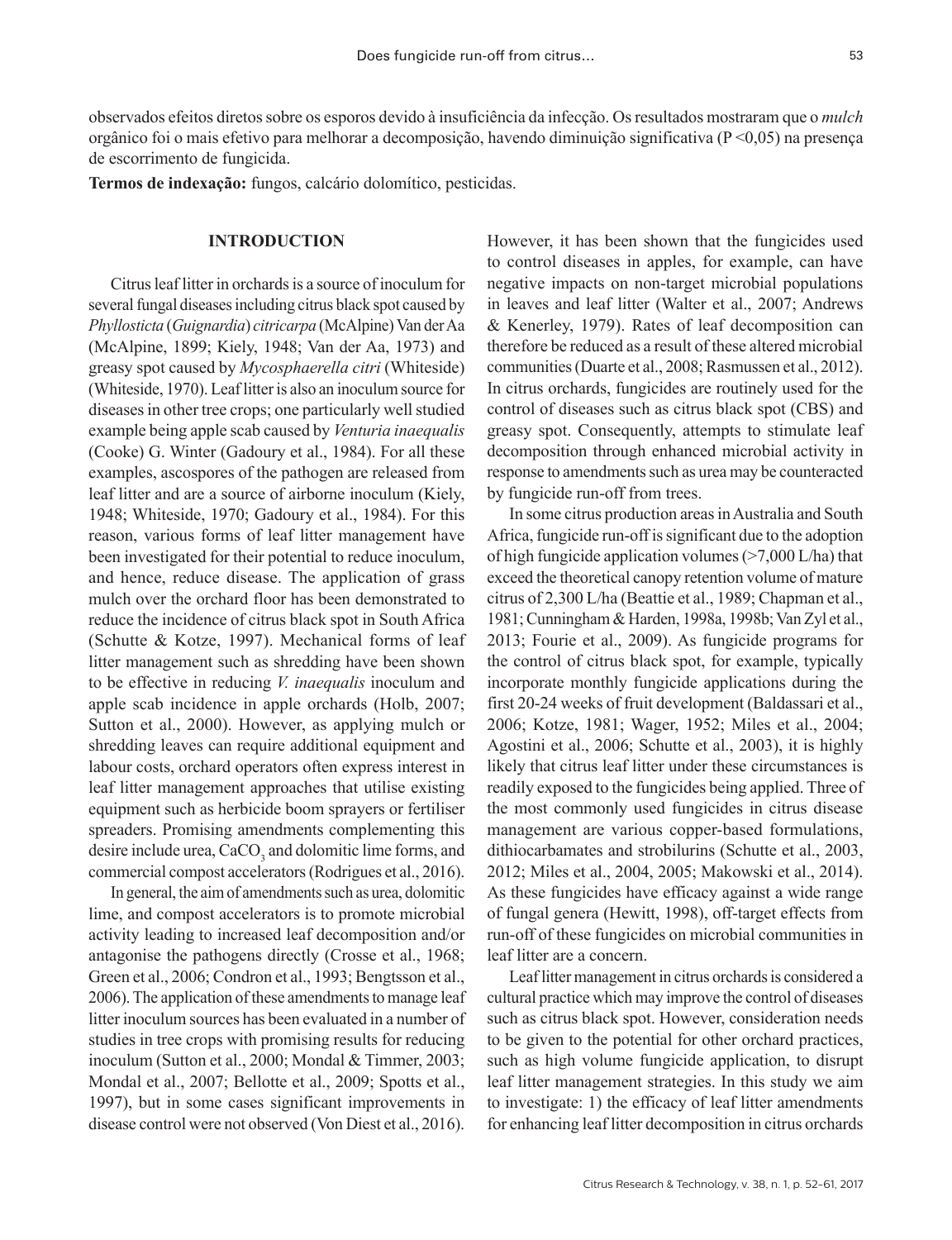in Queensland, Australia; 2) the efficacy of leaf litter amendments for directly reducing *Phyllosticta* sporocarp development in leaf litter; and 3) determine the impact of fungicide run-off on amendment efficacy and leaf litter decomposition. Addressing these aims will greatly assist citrus producers to determine the value of adopting leaf litter strategies for citrus disease control.

# **MATERIAL AND METHODS**

## **Experiment 1**

In order to determine the effect of leaf litter amendments and fungicide run-off on leaf litter decomposition and sporocarp development, urea, calcium carbonate, and a commercially available compost accelerator, were applied to leaf litter and compared over time to untreated leaf litter. The effect on leaf decomposition of fungicide run-off from routine high-volume fungicide applications for CBS was also investigated by duplicating the application of urea, calcium carbonate, the compost accelerator and the untreated control in the presence of simulated fungicide run-off.

Attached mature citrus leaves were harvested on the 10th December 2014 from sweet orange (*Citrus sinensis* (L.) Osbeck) trees in an orchard in Mundubbera, Queensland (-25.596598, 151.305108). The collected leaves were pooled, randomised through agitation, then 15 harvested leaves were arbitrarily assigned to each treatment in four replicates, and eight sampling times. The batches of 15 leaves were then laid out evenly in poly-mesh bags (35 mm  $\times$  23 mm) which were pinned to the ground under the canopy of trees in an orchard adopting a minimal fungicide regime (low frequency and volumes of application). One bag for each of the eight treatments was pinned under each tree. The bags evenly surrounded the trunk of each tree at a distance of 50 cm from the trunk, with the position of the treatments around the trunk determined using a random number generator. When applying the amendments, a 50 cm  $\times$  50 cm quadrat was placed around the bag to be treated, and the amendments applied to the entire area of the quadrat. Urea (46% N, Richgro, Australia) was applied at a rate of 23.3 kg/ha (20.81 lbs/acre) in a carrying volume of 467.5 L/ha (50 gal/acre). Dolomitic lime (14% Ca, 8% Mg, Richgro, Australia) was applied dry at a rate of 2,000 kg/ha (1,785 lbs/acre). The compost accelerator, Actizyme (proprietary enzymatic ingredients, Aware Environmental Products Pty Ltd, Australia), was

Citrus Research & Technology, v. 38, n. 1, p. 52-61, 2017

applied at a rate of 40 kg/ha (35.69 lbs/acre) in a higher carrying volume of 2,600 L/ha (277 gal/acre) in order to best suspend the pelletised product. Control leaves were not treated. The amendments were applied immediately after placement of the mesh bags, and again 7 days later due to a period of stormy weather  $(\sim 70 \text{ mm over } 7 \text{ days})$ .

Simulated amounts of fungicide run-off from typical fungicides used for controlling CBS (copper, mancozeb, and then azoxystrobin) were applied to the duplicated mesh bags during the experiment. A maximum, worst case, potential run-off amount of 7,700 L/ha (823 gal/acre) was used on the basis of the canopy retention volume for mature citrus being 2,300 L/ha (Cunningham & Harden, 1998b), and high-volume application rates of 10,000 L/ha. Therefore, the fungicides were applied directly to the ground in a carrying volume of 7,700 L/ha. Fungicide run-off was applied to the mesh bags using a knapsack sprayer, and the bags treated using the quadrat as previously mentioned. Simulated run-off applications of 0.675 g/L cuprous oxide (Red Copper WG, Melpat International Pty Ltd, Australia), 1.5 g/L mancozeb (Penncozeb 750 DF, NuFarm Ltd, Australia), and 0.1 mL/L azoxystrobin (Amistar 250 SC, Syngenta, Australia) were applied on the  $18<sup>th</sup>$  December 2014,  $22<sup>nd</sup>$  January 2015, and 4th February 2015, respectively.

The first seven samplings were conducted fortnightly, with the final sample collected at a 14 week interval when leaves were almost completely degraded. At each sampling time, four replicate sets of mesh bags were collected and visually rated for their state of decomposition and inspected for sporocarp development. Visual assessment of leaf litter decomposition was undertaken using the rating scale of Mondal et al. (2007) with a minor modification:  $0 =$  dead, not decomposed, leaf firm;  $1 =$  not decomposed, flexible, still intact;  $2 =$  leaf slightly decomposed, no loss of lamina;  $3 =$  moderately decomposed, some loss of lamina; 4 = moderately decomposed, considerable loss of lamina; 5 = highly decomposed, skeletonized leaves; and  $6 =$  no recognisable leaf. A second rating scale that was customised for Queensland conditions was also used whereby:  $0 =$  green, intact, flexible;  $1 =$  brown, dry, curled;  $2 =$ laminar loss commencing <25% area;  $3 =$  moderate laminar loss  $26-50\%$  area;  $4 =$ high laminar loss  $51-75\%$ area; 5 = fully decomposed/skeletonised >75% area; and 6 = no recognisable leaf. The estimated density of sporocarps was determined according to Mondal & Timmer (2003) whereby:  $0 =$  none,  $1 = 1$  to  $5\%, 2 = 6$  to  $10\%, 3 = 11$  to  $15\%,$  $4 = 16$  to 20%,  $5 = 21$  to 25%,  $6 = 26$  to 30%,  $7 = 31$  to 35%,  $8 = 36$  to 40%,  $9 = 41$  to 45%, and  $10 = 50\%$  leaf area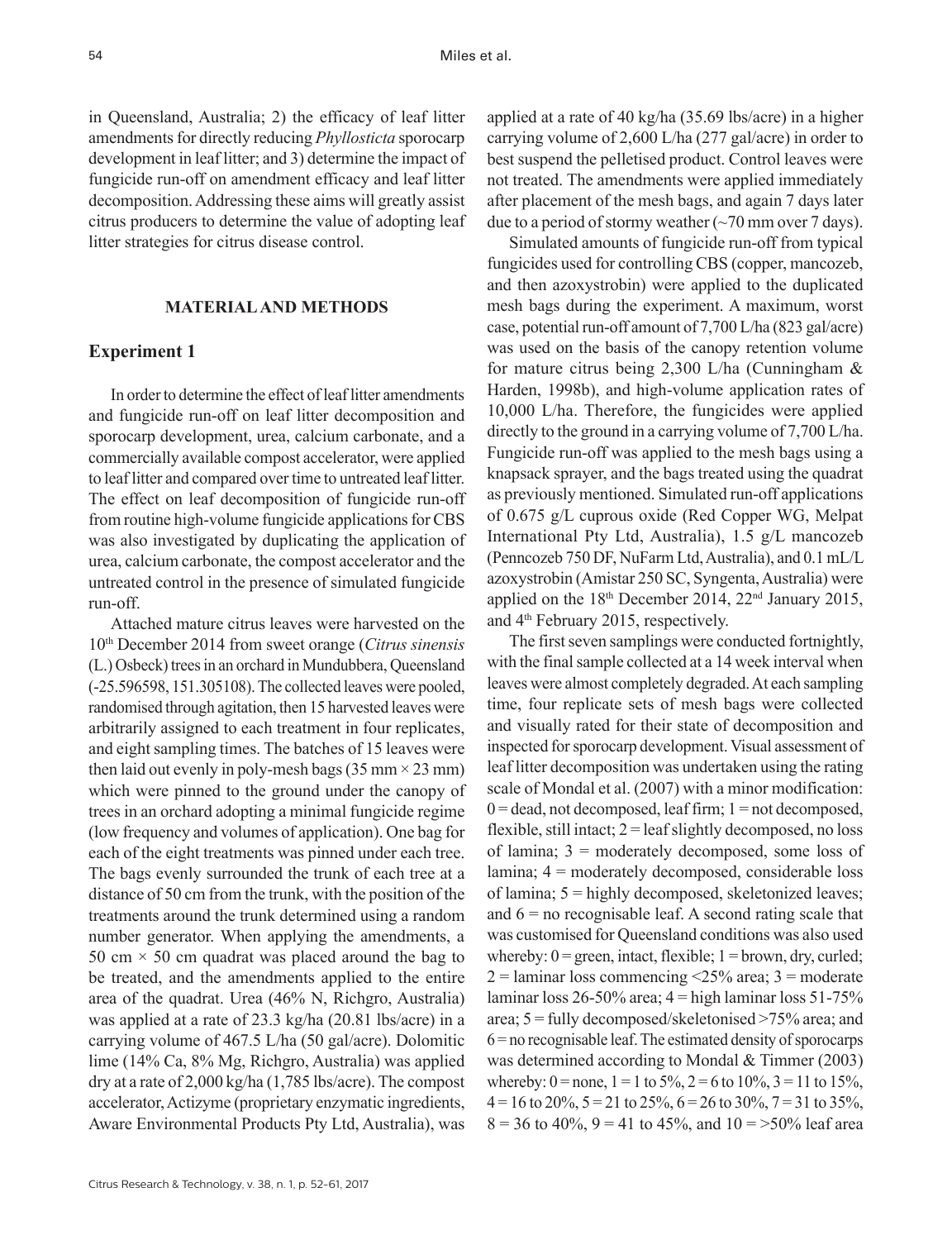covered with sporocarps. After visual assessments, the dry weight of leaf tissue in each mesh bag was determined after drying at 50˚C for 48 hours.

# **Experiment 2**

In order to confirm the findings from experiment 1, a second experiment was conducted using largely the same methods as experiment 1 but with minor modifications. In addition to the four leaf amendments applied previously, sugar cane mulch (Rocky Point Mulching, Australia) was applied at the rate of 18 t/ha (8 t/ac). Attached mature citrus leaves were harvested on the  $2<sup>nd</sup>$  December 2015, and leaves placed in mesh bags as described previously. The leaf amendments were applied once on the  $17<sup>th</sup>$ December 2015. The simulated run-off applications of 0.675 g/L cuprous oxide, 1.5 g/L mancozeb, 0.1 mL/L azoxystrobin, and 1.5 g/L mancozeb were applied on the  $17<sup>th</sup>$  December 2015,  $7<sup>th</sup>$  January 2016,  $9<sup>th</sup>$  February 2016, and 4th March 2016, respectively. Leaf samplings were conducted approximately every three weeks from week two to week 16, and leaf decomposition was assessed as previously described.

#### **Statistical analysis**

In order to compare treatment effects in each experiment, the mean visual ratings of degradation for each bag were analysed using residual maximum likelihood (REML) which allows the inclusion of smoothing splines in the model for investigating the presence of a non-linear response over time. The observed non-linear response in mean degradation over time was then modelled using an exponential curve.

Dry weight data were subjected to Analysis of Variance  $(ANOVA)$  with the fixed factors of amendment  $\times$  fungicide run-off  $\times$  time. Where the time factor was found to explain a large majority of the variance in the analysis, the area under the curve (AUC) was calculated for the dry weight values over time using the formula as previously described (Akinsanmi et al., 2007; Campbell & Madden, 1990). The leaf litter decomposition constant (*k* value) was also determined using the formula as previously described (Yue et al., 2016; Olson, 1963). The area under the curve and *k* value were then subjected to ANOVA with the fixed factors amendment  $\times$  fungicide run-off.

Where a significant main effect or interaction was found (p<0.05), pairwise comparisons are made using Fisher's 95% least significant difference (LSD). All analyses were performed using GenStat for Windows 16<sup>th</sup> Edition (VSN International, United Kingdom).

# **RESULTS**

The results of the REML analysis of the two visual assessment methods found the time effect to be significant  $(P<0.05)$ , with decomposition ratings increasing as time increased, as expected. This increase was non-linear as decomposition rate slowed towards the end of the experiments (data not shown). The amendment factor was only found to be significant in experiment 2, whereby the mulch amendment was found to significantly  $(P \le 0.05)$ increase the decomposition ratings compared to the other amendments. The fungicide run-off factor was, however, found to be significant in both experiments for both rating scales, with the addition of fungicide run-off resulting in significantly  $(P \le 0.05)$  lower decomposition ratings (Table 1). Significant interactions were only observed in experiment 2, with the amendment  $\times$  time interaction being significant (*P* <0.05). This interaction was explored by the fit of the data to an exponential model, with the model accounting for 90.5% and 82.7% of the variance for the Mondal and customised rating scales, respectively. Figure 1 shows the fitted exponential model to the customised rating scale data. Visual assessments of the prevalence of sporocarps in the leaf litter could not be meaningfully analysed due to low levels of leaf infection (data not shown).

Analysis of the leaf litter dry weight data by ANOVA for experiment 1 found the fungicide run-off and time factors to be significant for the dry weight data, and only the fungicide run-off factor to be significant for the area under curve data (Table 2). In both cases the addition of simulated fungicide run-off resulted in significantly (*P* <0.05) higher mean dry weights and area under the curve of dry weight (Table 3). In experiment 2, the amendment, fungicide run-off and time factors were significant for the dry weight, and amendment and fungicide run-off factors were significant for the area under curve data (Table 2). No interactions between factors were significant. Within the amendments, mulch was the only amendment to significantly  $(P \le 0.05)$  reduce the mean dry weight and area under the curve compared to the control (Table 3). As in experiment 1, the addition of simulated fungicide run-off resulted in significantly higher mean dry weight and area under the curve. For both experiments, the time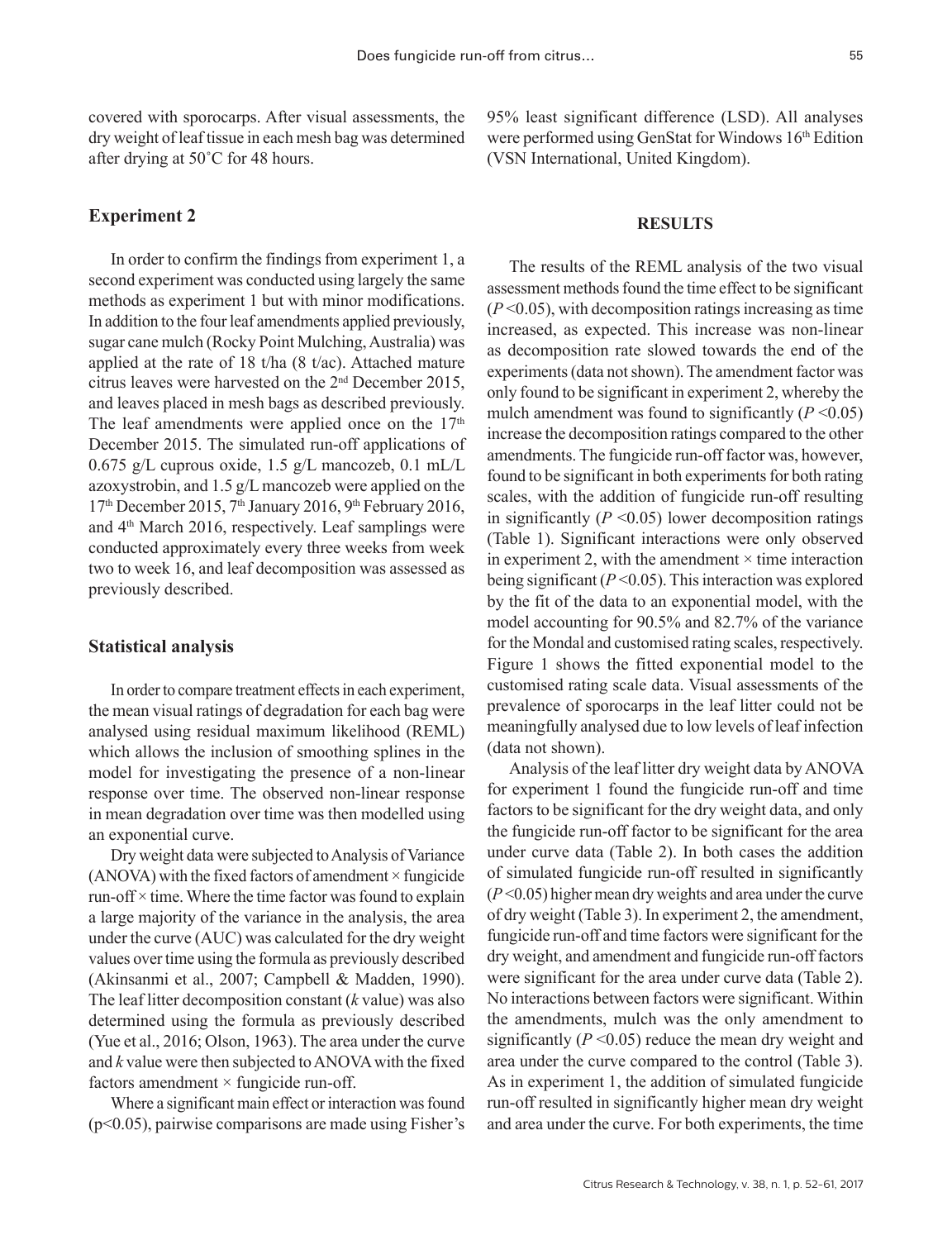6

|                     | Mondal <sup>b</sup> | Customised <sup>c</sup> |
|---------------------|---------------------|-------------------------|
| <i>Experiment 1</i> |                     |                         |
| No run-off          | 4.38 a              | 3.81a                   |
| Run-off             | 4.30 <sub>b</sub>   | 3.70 <sub>b</sub>       |
| $\overline{P}$      | 0.032               | 0.034                   |
| 95% LSD             | 0.07                | 0.100                   |
| Experiment 2        |                     |                         |
| No run-off          | 4.52 a              | 4.00a                   |
| Run-off             | 4.35 <sub>b</sub>   | 3.79 <sub>b</sub>       |
| $\overline{P}$      | < 0.001             | 0.007                   |
| 95% LSD             | 0.07                | 0.11                    |

**Table 1.** Results of REML analysis of visual ratings of the

|                                               | 5                                                     |   |              |   |    |
|-----------------------------------------------|-------------------------------------------------------|---|--------------|---|----|
| Customised <sup>c</sup>                       |                                                       |   |              |   |    |
| 3.81 a<br>3.70 <sub>b</sub><br>0.034<br>0.100 | Mean leaf decomposition rating<br>3<br>$\overline{2}$ |   |              |   |    |
| 4.00a                                         |                                                       |   |              |   |    |
| 3.79 <sub>b</sub>                             |                                                       |   |              |   |    |
| 0.007                                         | $\mathbf{0}$                                          |   |              |   |    |
| 0.11                                          | 0                                                     | 3 |              | 9 | 12 |
|                                               |                                                       |   | Time (weeks) |   |    |

effect of fungicide run-off on leaf litter decomposition ratings<sup>a</sup>

a Mean values followed by the same letter are not significantly different  $(P<0.05)$ ; <sup>b</sup>Mean leaf litter decomposition rating based on Mondal et al.  $(2007)$  where:  $0 =$  dead, not decomposed, leaf firm;  $1 = not decomposed$ , flexible, still intact;  $2 = leaf$  slightly decomposed, no loss of lamina; 3 = moderately decomposed, some loss of lamina; 4 = moderately decomposed, considerable loss of lamina; 5 = highly decomposed, skeletonized leaves; and  $6$  = no recognisable leaf;  $Mean$  leaf litter decomposition rating based on a customised scale where  $0 =$  green, intact, flexible;  $1 =$ brown, dry, curled;  $2 =$ laminar loss commencing  $\langle 25\% \text{ area}; 3 \rangle$  = moderate laminar loss 26-50% area; 4 = high laminar loss 51-75% area; 5 = fully decomposed/skeletonised  $>75\%$  area; and  $6 =$  no recognisable leaf.

**Figure 1.** Exponential plots of mean leaf litter decomposition over time assessed using a customised rating scale from experiment 2, following the application of various amendments (mulch, urea, CaCO<sub>3</sub>, actizyme, and an untreated control) in the presence (yes) and absence (no, dashed lines) of fungicide run-off. Mean leaf litter decomposition rating based on a customised scale where  $0 =$  green, intact, flexible;  $1 =$ brown, dry, curled;  $2 =$ laminar loss commencing <25% area;  $3 =$  moderate laminar loss 26-50% area;  $4 =$ high laminar loss 51-75% area; 5 = fully decomposed/skeletonised  $>75\%$  area; and  $6 =$  no recognisable leaf.

Fitted exponential models

 $-$  -Mulch No -Mulch Yes

> -Control No -Actizyme No<br>-Urea No  $-CaCO<sub>3</sub>$  No -Actizyme Yes -CaCO<sub>3</sub> Yes<br>-Control Yes -Urea Yes

 $15$ 

| Factor                | df             | Mean square |            |           |         | F pr.      |           |  |
|-----------------------|----------------|-------------|------------|-----------|---------|------------|-----------|--|
|                       |                | Weight      | <b>AUC</b> | $k$ value | Weight  | <b>AUC</b> | $k$ value |  |
| <b>Experiment 1</b>   |                |             |            |           |         |            |           |  |
| Amendment (A)         | 3              | 1.3867      | 126.47     | 2.024     | 0.223   | 0.140      | 0.524     |  |
| Time $(T)$            |                | 66.9029     |            |           | < 0.001 |            |           |  |
| $Run-off(R)$          |                | 13.3271     | 832.83     | 5.802     | < 0.001 | 0.001      | 0.152     |  |
| $A \times T$          | 21             | 1.0365      |            |           | 0.350   |            |           |  |
| $A \times R$          | 3              | 0.1555      | 9.25       | 2.936     | 0.920   | 0.929      | 0.366     |  |
| $T \times R$          |                | 0.9912      |            |           | 0.396   |            |           |  |
| $A \times T \times R$ | 21             | 0.2403      |            |           | 1.000   |            |           |  |
| <b>Experiment 2</b>   |                |             |            |           |         |            |           |  |
| Amendment (A)         | $\overline{4}$ | 8.7171      | 176.880    | 41.284    | < 0.001 | < 0.001    | < 0.001   |  |
| Time(T)               | 5              | 2.1319      |            |           | 0.013   |            |           |  |
| $Run-off(R)$          |                | 102.7151    | 53.754     | 1.723     | < 0.001 | 0.003      | 0.524     |  |
| $A \times T$          | 20             | 0.2783      |            |           | 0.507   |            |           |  |
| $A \times R$          | $\overline{4}$ | 0.3563      | 6.870      | 4.104     | 0.392   | 0.272      | 0.429     |  |
| $T \times R$          | 5              | 0.4399      |            |           | 0.261   |            |           |  |
| $A \times T \times R$ | 20             | 0.3212      |            |           | 0.515   |            |           |  |

**Table 2.** ANOVA of leaf dry weight, area under the curve of leaf dry weight (AUC), and decomposition rate constant (*k* value) from experiments 1 and 2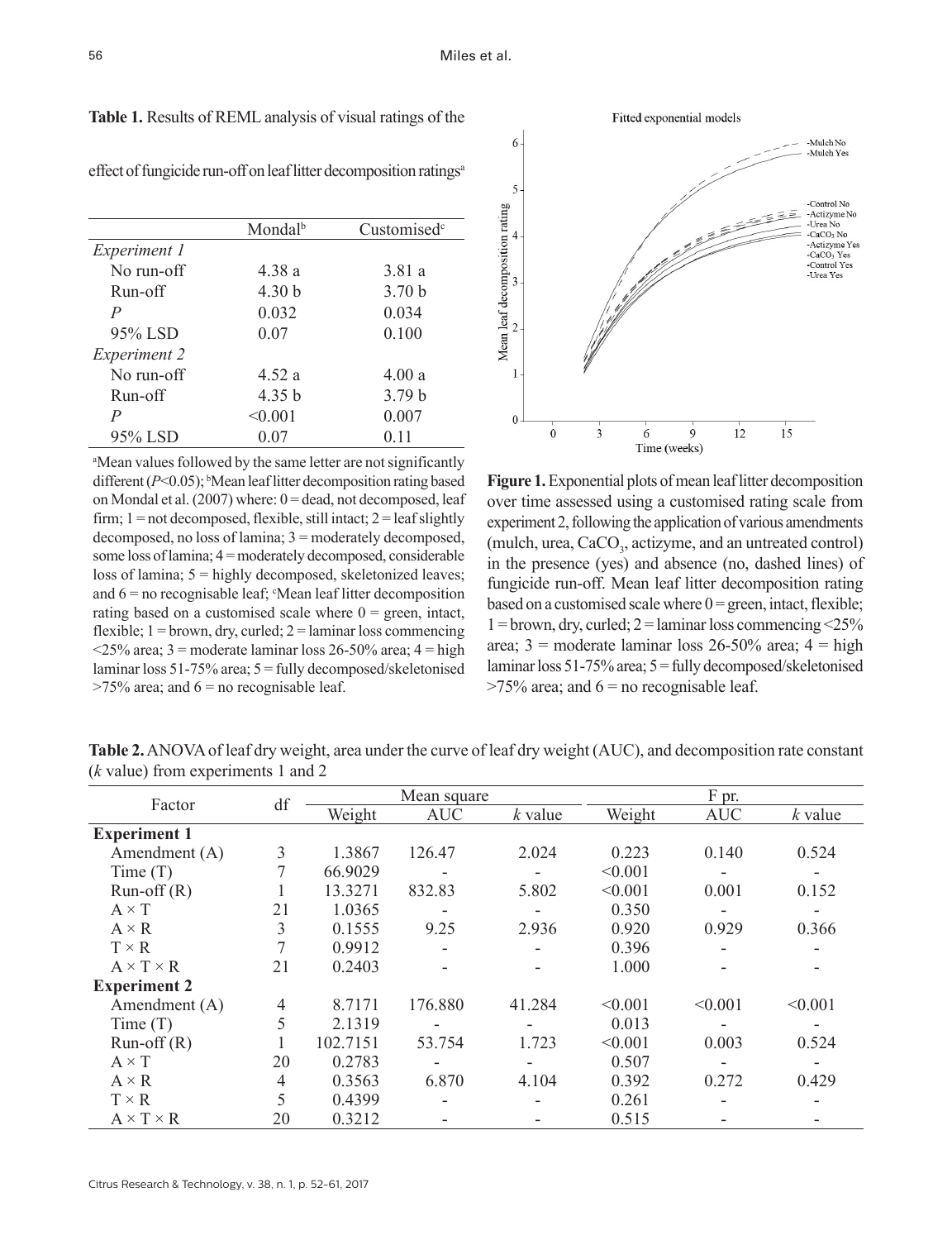**Table 3.** ANOVA results for the amendment, fungicide run-off and time factors for mean leaf litter dry weight, and area under the curve for leaf litter dry weight in the presence of various amendments and simulated fungicide run-off onto *Citrus sinensis* leaf litter in an orchard in Mundubbera, Queensland<sup>a</sup>

|                          | Experiment 1     |            | Experiment 2     |                 |  |
|--------------------------|------------------|------------|------------------|-----------------|--|
| Amendment                | Dry weight       |            | Dry weight       |                 |  |
|                          | (g)              | <b>AUC</b> | (g)              | <b>AUC</b>      |  |
| Control                  | 3.2              | 58         | 2.7a             | 31 a            |  |
| Urea                     | 3.1              | 55         | 2.5a             | 29 a            |  |
| CaCO <sub>3</sub>        | 3.4              | 60         | 2.7a             | 31a             |  |
| Actizyme                 | 3.4              | 64         | 2.5a             | 29 a            |  |
| Mulch                    |                  | ÷,         | 1.7 <sub>b</sub> | 19 <sub>b</sub> |  |
| 95% LSD                  | n.s.             | n.s.       | 0.2              | 2               |  |
| <b>Fungicide run-off</b> |                  |            |                  |                 |  |
| Yes                      | 3.5a             | 64 a       | 2.5a             | 29a             |  |
| N <sub>0</sub>           | 3.0 <sub>b</sub> | 54 b       | 2.3 <sub>b</sub> | 27 <sub>b</sub> |  |
| 95% LSD                  | 0.2              | 6          | 0.1              | 1               |  |
| Time (weeks)             |                  |            |                  |                 |  |
| 2                        | 5.4 a            |            | 5.4 a            |                 |  |
| $\overline{4}$           | 4.3 <sub>b</sub> |            |                  |                 |  |
| 5                        |                  |            | 2.9 <sub>b</sub> |                 |  |
| 6                        | 4.0 <sub>b</sub> |            |                  |                 |  |
| $\boldsymbol{7}$         |                  |            | 2.2c             |                 |  |
| 8                        | 3.8 <sub>b</sub> |            |                  |                 |  |
| 10                       | 2.6c             |            | 1.6 <sub>d</sub> |                 |  |
| 12                       | 2.6c             |            |                  |                 |  |
| 13                       |                  |            | 1.1 f            |                 |  |
| 14                       | 2.4c             |            |                  |                 |  |
| 16                       |                  |            | 1.3 <sub>e</sub> |                 |  |
| 28                       | 0.7 <sub>d</sub> |            |                  |                 |  |
| 95% LSD                  | 0.5              |            | 0.3              |                 |  |

a Means followed by the same letter are not significantly different  $(P<0.05)$ ; n.s. = not significant.

factor was observed to result in the leaf litter dry weight to decline with increasing time as expected (Table 3). The *k* values in both experiments were not significant (*P*<0.05) except for the amendment factor in experiment 2 (Table 2). In this case, the *k* value for the mulch amendment was significantly higher than all the other treatments (data not shown).

#### **DISCUSSION**

In this study we aimed to determine the efficacy of various leaf litter amendments for promoting leaf litter decomposition and/or *Phyllosticta* sporocarp development,

as well as determine any effects of fungicide run-off from high volume fungicide applications. Our results have shown that significant (*P*<0.05) reductions in leaf litter decomposition were consistently observed in the presence of simulated fungicide run-off. The efficacy of the different leaf amendments was generally low, and/or inconsistent between seasons. However, the most effective amendment for significantly (*P*<0.05) increasing leaf decomposition was the sugar cane mulch amendment. While the cane mulch was only assessed in one season, the visual decomposition and dry weight measures were markedly more favourable for promoting decomposition than observed for the other amendments in either experiment. The ability to determine any direct effects on *Phyllosticta* sporocarps was limited due to low levels of leaf infection for assessment. Our findings indicate that under Queensland conditions reducing fungicide run-off to leaf litter may be more beneficial to promoting leaf litter decomposition than applying urea, dolomitic lime or a compost accelerator.

Managing off-target pesticide losses is an important issue for horticulture. Off-target losses have been associated with negative impacts on plants, insects and fungi (de Jong et al., 2008). In citrus specifically, studies have shown accumulation of several heavy metals in soil from agrichemical use including Cu and Mn which are key elements in Cu-based fungicides and mancozeb (Kelepertzis, 2014; Fan et al., 2011; Hewitt, 1998). Accumulation of these elements/fungicides in horticultural soils has been associated with declines in soil microflora and microfauna (Zhou et al., 2013; Al-Assiuty et al., 2014; Seguin et al., 1983). However, to our knowledge our study is the first to show a measurable reduction in leaf litter decomposition in a citrus orchard associated with the application of simulated fungicide run-off, probably resulting from disruptions to soil microflora and microfauna. Of concern is that measurable differences in decomposition were observed in our study within the 16-28 week lifespan of our experiments, whereas most citrus trees in the Queensland region are currently 13 years old or greater (Hancock, 2014). The level of soil exposure to fungicide run-off after 13 years in orchards using high volume application methods is likely to be significant. Further investigation of the long term impacts of fungicide run-off on leaf litter decomposition and associated aspects of soil biology are warranted.

The efficacy of urea, dolomitic lime and Actizyme was generally low and inconsistent in our study. This is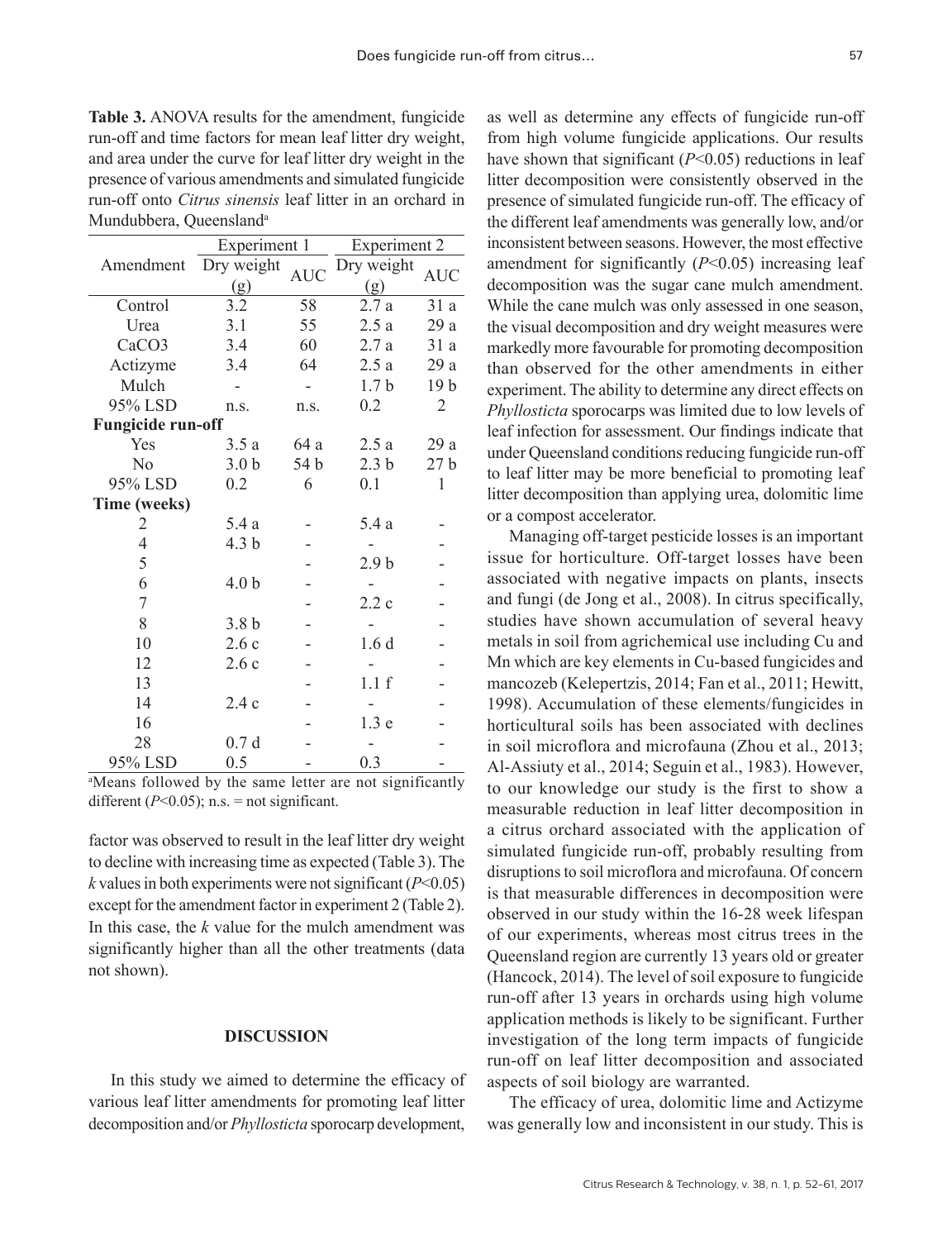consistent with findings from Florida that show a reduction of *M. citri* inoculum with urea and dolomitic lime applications, but generally not significant increases in leaf litter decomposition (Mondal et al., 2007; Mondal & Timmer, 2003). However, in Brazil increases in leaf litter decomposition were observed with similar amendments (Bellotte et al., 2009). A likely reason for differences among the studies are climatic differences between study regions. In particular, rainfall and/or humidity are likely to be important. For example, additional irrigation of citrus leaf litter in Florida was one of the most effective treatments for promoting decomposition (Mondal et al., 2007). The increased decomposition in the sugar cane mulch amendment in our study was also probably the result of higher moisture provided by the organic mulch (Faber et al., 2001; Fidalski et al., 2010). Interestingly, other relevant differences between study regions are evident when comparing the two visual decomposition rating scales in our study. While our results from using the two rating scales did not differ substantially, the rating scale from Florida suggests a different sequence of decomposition than that of the customised scale we developed specifically for our Queensland study site (Mondal et al., 2007). The most notable difference being that leaves in Queensland turn brown and curl very early in decomposition, while leaves in Florida remain flexible. This would suggest a drier overall climatic situation in Queensland relative to Florida, and therefore differences in decomposition.

Our study has provided evidence that fungicide run-off from high volume fungicide spraying for the control of citrus black spot may be contributing to the preservation of leaf litter which itself is an important inoculum source of the causal fungus. Furthermore, our study has shown that leaf litter amendments such as urea are not likely to be of significant benefit to Queensland citrus growers managing citrus black spot. Instead, it is recommended that growers aim to reduce fungicide run-off using lower volume application equipment, and/or consider organic mulching, to more effectively promote leaf litter decomposition.

# **ACKNOWLEDGEMENTS**

The authors gratefully acknowledge Gavin Ford for the use of his orchard, and Dan Papacek and the team at Bugs For Bugs for their assistance and use of their facilities. We are grateful for the financial support provided by the University of Florida through the Citrus Research and Development Foundation and Horticulture Innovation Australia

# **REFERENCES**

Agostini JP, Peres NA, Mackenzie SJ, Adaskaveg JE & Timmer LW (2006) Effect of fungicides and storage conditions on postharvest development of citrus black spot and survival of *Guignardia citricarpa* in fruit tissues. Plant Disease 90(11): 1419-1424. [http://dx.doi.](http://dx.doi.org/10.1094/PD-90-1419) [org/10.1094/PD-90-1419](http://dx.doi.org/10.1094/PD-90-1419).

Akinsanmi OA, Miles AK & Drenth A (2007) Timing of fungicide application for control of husk spot caused by *Pseudocercospora macadamiae* in macadamia. Plant Disease 91(12): 1675-1681. [http://dx.doi.org/10.1094/](http://dx.doi.org/10.1094/PDIS-91-12-1675) [PDIS-91-12-1675.](http://dx.doi.org/10.1094/PDIS-91-12-1675)

Al-Assiuty A-NIM, Khalil MA, Ismail A-WA, van Straalen NM & Ageba MF (2014) Effects of fungicides and biofungicides on population density and community structure of soil oribatid mites. The Science of the Total Environment 466–467: 412-420. [PMid:23933448.](http://www.ncbi.nlm.nih.gov/entrez/query.fcgi?cmd=Retrieve&db=PubMed&list_uids=23933448&dopt=Abstract) [http://](http://dx.doi.org/10.1016/j.scitotenv.2013.07.063) [dx.doi.org/10.1016/j.scitotenv.2013.07.063.](http://dx.doi.org/10.1016/j.scitotenv.2013.07.063)

Andrews JH & Kenerley CM (1979) The effects of a pesticide program on microbial populations from apple leaf litter. Canadian Journal of Microbiology 25(12): 1331- 1344[. PMid:534958.](http://www.ncbi.nlm.nih.gov/entrez/query.fcgi?cmd=Retrieve&db=PubMed&list_uids=534958&dopt=Abstract) <http://dx.doi.org/10.1139/m79-211>.

Baldassari RB, Reis RF & Goes A (2006) Susceptibility of fruits of the 'Valencia' and 'Natal' sweet orange varieties to *Guignardia citricarpa* and the influence of the coexistence of healthy and symptomatic fruits. Fitopatologia Brasileira 31(4): 337-341. [http://dx.doi.](http://dx.doi.org/10.1590/S0100-41582006000400002) [org/10.1590/S0100-41582006000400002](http://dx.doi.org/10.1590/S0100-41582006000400002).

Beattie GAC, Broadbent P, Baker H, Gollnow B & Kaldor CJ (1989) Comparison of conventional medium to high-volume and high-volume sprayers with a lowvolume sprayer for the control of black spot, *Guignardia citricarpa* Keily, on Valencia orange. Plant Protection Quarterly 4(4): 146-148.

Bellotte JAM, Kupper KC, Rinaldo D, Souza A, Pereira FD & Goes A (2009) Acceleration of the decomposition of Sicilian lemon leaves as an auxiliary measure in the control of citrus black spot. Tropical Plant Pathology 34(2): 71-76. [http://dx.doi.org/10.1590/S1982-56762009000200001.](http://dx.doi.org/10.1590/S1982-56762009000200001)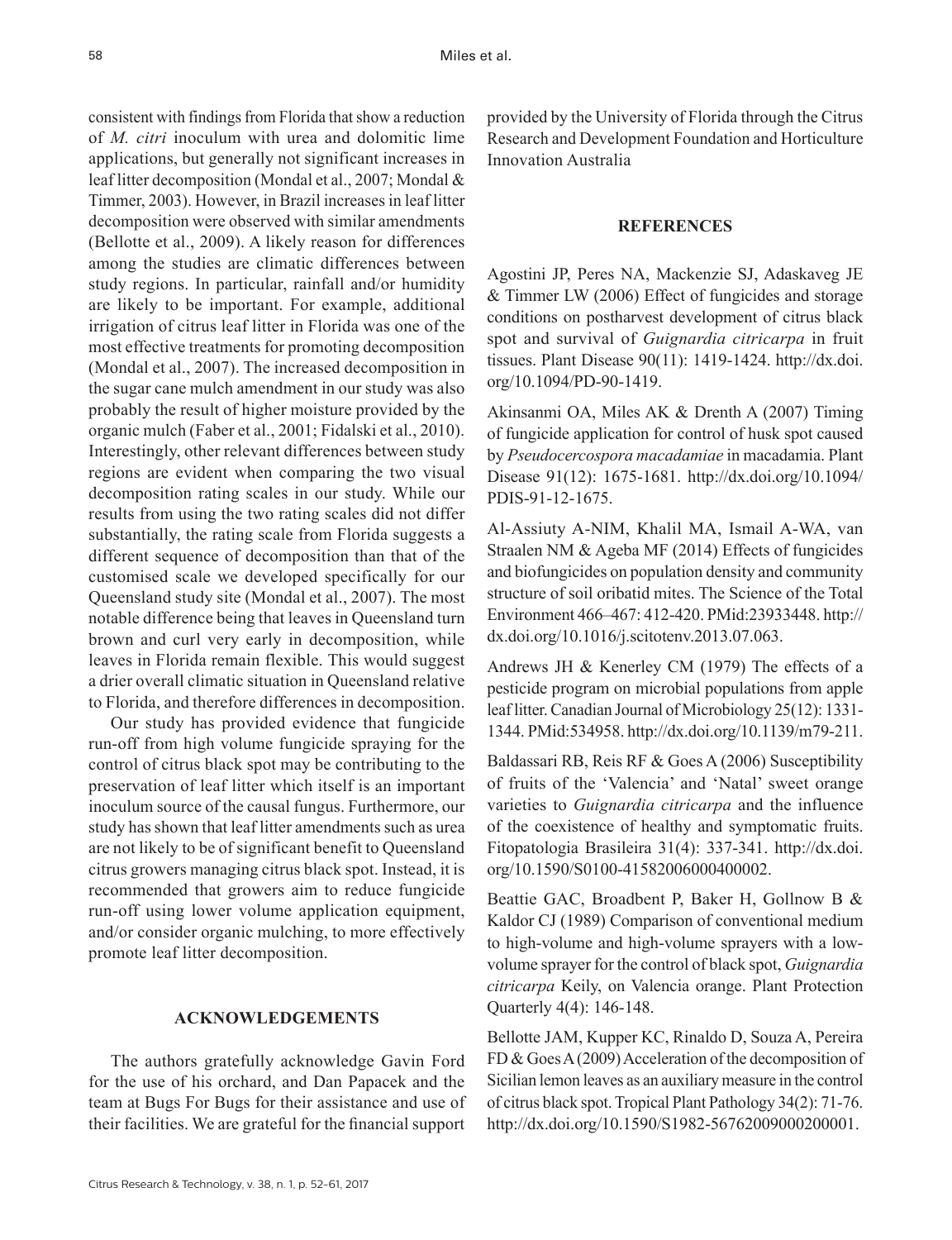Bengtsson M, Green H, Leroul N, Pederson HL & Hockenhull J (2006) Effect of autumn application of urea on saprotrophic fungi in off-season leaf litter of sour cherry and evaluation of fungal isolates to reduce primary inoculum of *Blumeriella jaapii.* Journal of Plant Diseases and Protection 113(3): 101-112. [http://dx.doi.](http://dx.doi.org/10.1007/BF03356166) [org/10.1007/BF03356166](http://dx.doi.org/10.1007/BF03356166).

Campbell CL & Madden LV (1990) Temporal analysis of epidemics. I. Description and comparison of disease progress curves. In: Campbell CL |& Madden LV (Eds). Introduction to plant disease epidemiology. New York: Wiley, p. 161-202.

Chapman JC, Owen-Turner JC, Collinge M & Shaw RG (1981) Testing citrus spray machinery for spray coverage. Brisbane: Queensland Department of Primary Industries.

Condron LM, Tiessen H, Trasar-Cepeda C, Moir JO & Stewart JWB (1993) Effects of liming on organic matter decomposition and phosphorus extractability in an acid humic Ranker soil from northwest Spain. Biology and Fertility of Soils 15(4): 279-284. [http://dx.doi.org/10.1007/](http://dx.doi.org/10.1007/BF00337213) [BF00337213.](http://dx.doi.org/10.1007/BF00337213)

Crosse JE, Garrett CME & Burchill RT (1968) Changes in the microbial population of apple leaves associated with the inhibition of the perfect stage of *Venturia inaequalis* after urea treatment. Annals of Applied Biology 61(2): 203-216. [http://dx.doi.org/10.1111/j.1744-7348.1968.](http://dx.doi.org/10.1111/j.1744-7348.1968.tb04526.x) [tb04526.x.](http://dx.doi.org/10.1111/j.1744-7348.1968.tb04526.x)

Cunningham GP & Harden J (1998a) Air-tower sprayers increase spray application efficiency in mature citrus trees. Australian Journal of Experimental Agriculture 38(8): 879-887. [http://dx.doi.org/10.1071/EA98028.](http://dx.doi.org/10.1071/EA98028)

Cunningham GP & Harden J (1998b) Reducing spray volumes applied to mature citrus trees. Crop Protection 17(4): 289- 292. [http://dx.doi.org/10.1016/S0261-2194\(98\)00007-6.](http://dx.doi.org/10.1016/S0261-2194(98)00007-6)

de Jong FMW, de Snoo GR & van de Zande JC (2008) Estimated nationwide effects of pesticide spray drift on terrestrial habitats in the Netherlands. Journal of Environmental Management 86(4): 721-730. [PMid:17280762.](http://www.ncbi.nlm.nih.gov/entrez/query.fcgi?cmd=Retrieve&db=PubMed&list_uids=17280762&dopt=Abstract) [http://](http://dx.doi.org/10.1016/j.jenvman.2006.12.031) [dx.doi.org/10.1016/j.jenvman.2006.12.031.](http://dx.doi.org/10.1016/j.jenvman.2006.12.031)

Duarte S, Pascoal C, Alves A, Correia A, Cássio F (2008) Copper and zinc mixtures induce shifts in microbial communities and reduce leaf litter decomposition in streams. Freshwater Biology 53(1): 91-101.

Faber BA, Downer AJ & Menge JA (2001) Differential effects of mulch on citrus and avocado. Acta Horticulturae (557): 303-307.<http://dx.doi.org/10.17660/ActaHortic.2001.557.39>.

Fan J, He Z, Ma LQ & Stoffella PJ (2011) Accumulation and availability of copper in citrus grove soils as affected by fungicide application. Journal of Soils and Sediments 11(4): 639-648.<http://dx.doi.org/10.1007/s11368-011-0349-0>.

Fidalski J, Auler PAM, Beraldo JMG, Marur CJ, Faria RT & Barbosa GMC (2010) Availability of soil water under tillage systems, mulch management and citrus rootstocks. Revista Brasileira de Ciência do Solo 34(3): 917-924. [http://dx.doi.org/10.1590/S0100-06832010000300033.](http://dx.doi.org/10.1590/S0100-06832010000300033)

Fourie PH, du Preez M, Brink JC & Schutte GC (2009) The effect of runoff on spray deposition and control of Alternaria brown spot of mandarins. Australasian Plant Pathology 38(2): 173-182. [http://dx.doi.org/10.1071/](http://dx.doi.org/10.1071/AP08095) [AP08095.](http://dx.doi.org/10.1071/AP08095)

Gadoury DM, Machardy WE & Hu CC (1984) Effects of temperature during ascus formation and frequency of ascospore discharge on pseudothecial development of *Venturia inaequalis.* Plant Disease 68(3): 223-225. [http://](http://dx.doi.org/10.1094/PD-69-223) [dx.doi.org/10.1094/PD-69-223](http://dx.doi.org/10.1094/PD-69-223).

Green H, Bengtsson M, Duval X, Lindhard Pedersen H, Hockenhull J & Larsen J (2006) Influence of urea on the cherry leaf spot pathogen, *Blumeriella jaapii*, and on microorganisms in decomposing cherry leaves. Soil Biology & Biochemistry 38(9): 2731-2742. [http://dx.doi.](http://dx.doi.org/10.1016/j.soilbio.2006.04.027) [org/10.1016/j.soilbio.2006.04.027.](http://dx.doi.org/10.1016/j.soilbio.2006.04.027)

Hancock N (2014) Australian tree census 2014. Elanora: Citrus Australia Limimted. 11p.

Hewitt HG (1998) Fungicide performance. In: Fungicides in crop protection. Wallingford CAB International, p. 87-154.

Holb IJ (2007) Effect of four non-chemical sanitation treatments on leaf infection by *Venturia inaequalis* in organic apple orchards. European Journal of Horticultural Science 72(2): 60-65.

Kelepertzis E (2014) Accumulation of heavy metals in agricultural soils of Mediterranean: Insights from Argolida basin, Peloponnese, Greece. Geoderma 221-222: 82-90. <http://dx.doi.org/10.1016/j.geoderma.2014.01.007>.

Kiely TB (1948) Preliminary studies on *Guignardia citricarpa*, n.sp.: the ascigerous stage of *Phoma citricarpa* McAlp. and its relation to black spot of citrus. Proceeding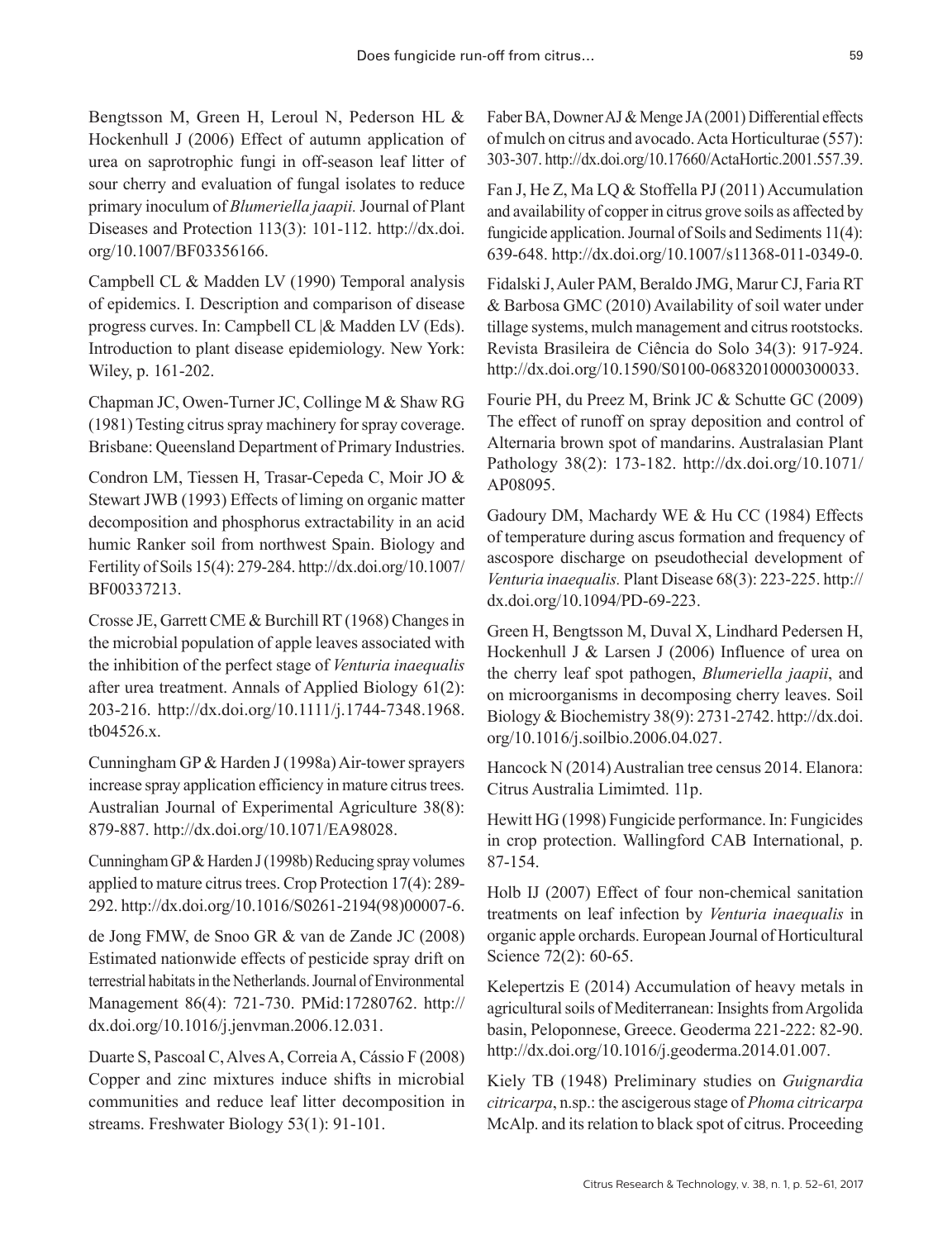of the Linnean Society of New South Wales 73(5-6): 249-292.

Kotze JM (1981) Epidemiology and control of citrus black spot in South Africa. Plant Disease 65(12): 945- 955. [http://dx.doi.org/10.1094/PD-65-945.](http://dx.doi.org/10.1094/PD-65-945)

Makowski D, Vicent A, Pautasso M, Stancanelli G & Rafoss T (2014) Comparison of statistical models in a meta-analysis of fungicide treatments for the control of citrus black spot caused by *Phyllosticta citricarpa.* European Journal of Plant Pathology 139(1): 79-94. [http://](http://dx.doi.org/10.1007/s10658-013-0365-6) [dx.doi.org/10.1007/s10658-013-0365-6](http://dx.doi.org/10.1007/s10658-013-0365-6).

McAlpine D (1899) Anthracnose, or "black spot". In: Fungus diseases of citrus trees in Australia, and their Treatment. Melbourne: Department of Agriculture Victoria, p. 21-22.

Miles AK, Willingham SL & Cooke AW (2004) Field evaluation of strobilurins and a plant activator for the control of citrus black spot. Australasian Plant Pathology 33(3): 371-378. [http://dx.doi.org/10.1071/AP04025.](http://dx.doi.org/10.1071/AP04025)

Miles AK, Willingham SL & Cooke AW (2005) Field evaluation of a plant activator, captan, chlorothalonil, copper hydroxide, iprodione, mancozeb and strobilurins for the control of citrus brown spot of mandarin. Australasian Plant Pathology 34(1): 63-71. [http://dx.doi.org/10.1071/](http://dx.doi.org/10.1071/AP04085) [AP04085.](http://dx.doi.org/10.1071/AP04085)

Mondal SN, Morgan KT & Timmer LW (2007) Effect of water management and soil application of nitrogen fertilizers, petroleum oils, and lime on inoculum production by *Mycosphaerella citri*, the cause of citrus greasy spot. Proceedings of the Annual Meeting of the Florida State Horticultural Society 120: 74-78.

Mondal SN & Timmer LW (2003) Effect of urea, CaCO3, and dolomite on pseudothecial development and ascospore production of *Mycosphaerella citri.* Plant Disease 87(5): 478-483. [http://dx.doi.org/10.1094/PDIS.2003.87.5.478.](http://dx.doi.org/10.1094/PDIS.2003.87.5.478)

Olson JS (1963) Energy storage and the balance of producers and decomposers in ecological systems. Ecology 44(2): 322-331.<http://dx.doi.org/10.2307/1932179>.

Rasmussen JJ, Monberg RJ, Baattrup-Pedersen A, Cedergreen N, Wiberg-Larsen P, Strobel B & Kronvang B (2012) Effects of a triazole fungicide and a pyrethroid insecticide on the decomposition of leaves in the presence or absence of macroinvertebrate shredders. Aquatic Toxicology 118-119(0): 54-61. [PMid:22516675.](http://www.ncbi.nlm.nih.gov/entrez/query.fcgi?cmd=Retrieve&db=PubMed&list_uids=22516675&dopt=Abstract) [http://](http://dx.doi.org/10.1016/j.aquatox.2012.03.015) [dx.doi.org/10.1016/j.aquatox.2012.03.015.](http://dx.doi.org/10.1016/j.aquatox.2012.03.015)

Rodrigues KF, Hobbs TN & Dewdney MM (2016) Evaluating biodegradation treatments for the reduction of inoculum and incidence of citrus black spot *Phyllosticta citricarpa* in Florida citrus groves. Phytopathology 106. Available from: <http://www.apsnet.org/meetings/ Documents/2016 meeting abstracts/aps2016 2727.htm>. Acesso em: .15 nov. 2016.

Schutte GC, Kotze C, Gideon van Zyl J & Fourie PH (2012) Assessment of retention and persistence of copper fungicides on orange fruit and leaves using fluorometry and copper residue analyses. Crop Protection 42(0): 1-9. [http://dx.doi.org/10.1016/j.cropro.2012.04.015.](http://dx.doi.org/10.1016/j.cropro.2012.04.015)

Schutte GC & Kotze JM (1997) Grass mulching as part of an integrated control programme for the control of citrus black spot. Citrus Journal 7(1): 18-20.

Schutte GC, Mansfield RI, Smith H & Beeton KV (2003) Application of azoxystrobin for control of benomylresistant *Guignardia citricarpa* on Valencia oranges in South Africa. Plant Disease 87(7): 784-788. [http://dx.doi.](http://dx.doi.org/10.1094/PDIS.2003.87.7.784) [org/10.1094/PDIS.2003.87.7.784](http://dx.doi.org/10.1094/PDIS.2003.87.7.784).

Seguin G, Ribereaugayon P, Doneche B & Ribereau-Gayon P (1983) Mancozeb effect on soil microorganisms and its degradation in soils. Soil Science 135(6): 361-366. <http://dx.doi.org/10.1097/00010694-198306000-00004>.

Spotts RA, Cervantes LA & Niederholzer FJA (1997) Effect of dolomitic lime on production of asci and pseudothecia of *Venturia inaequalis* and *V. pirina.* Plant Disease 81(1): 96-98. [http://dx.doi.org/10.1094/PDIS.1997.81.1.96.](http://dx.doi.org/10.1094/PDIS.1997.81.1.96)

Sutton DK, MacHardy WE & Lord WG (2000) Effects of shredding or treating apple leaf litter with urea on ascospore dose of *Venturia inaequalis* and disease buildup. Plant Disease 84(12): 1319-1326. [http://dx.doi.org/10.1094/](http://dx.doi.org/10.1094/PDIS.2000.84.12.1319) [PDIS.2000.84.12.1319.](http://dx.doi.org/10.1094/PDIS.2000.84.12.1319)

Van der Aa HA (1973) Studies in *Phyllosticta* I. Studies in Mycology 5: 1-110.

Van Zyl JG, Fourie PH & Schutte GC (2013) Spray deposition assessment and benchmarks for control of Alternaria brown spot on mandarin leaves with copper oxychloride. Crop Protection (Guildford, Surrey) 46(0): 80-87. <http://dx.doi.org/10.1016/j.cropro.2012.12.005>.

Von Diest SG, Meitz-Hopkins JC, MacHardy WE & Lennox CL (2016) The effect of leaf shredding on apple scab in South African orchards. Plant Disease 100(10): 2094-2098.<http://dx.doi.org/10.1094/PDIS-03-15-0294-RE>.